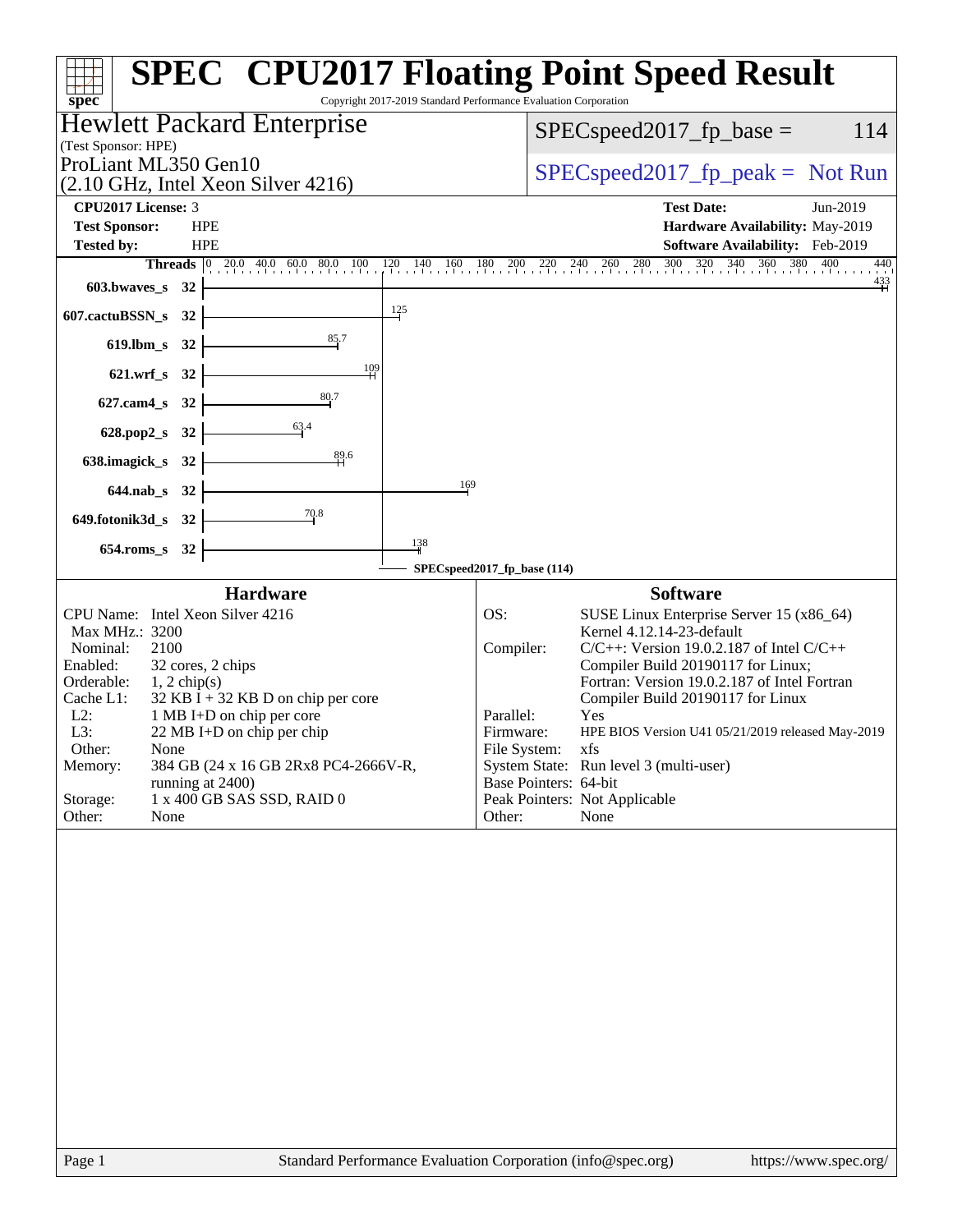Copyright 2017-2019 Standard Performance Evaluation Corporation

### Hewlett Packard Enterprise

(Test Sponsor: HPE)

**[spec](http://www.spec.org/)**

 $SPEC speed2017_fp\_base = 114$ 

(2.10 GHz, Intel Xeon Silver 4216)

ProLiant ML350 Gen10  $SPEC speed2017_f$   $peak = Not Run$ 

**[CPU2017 License:](http://www.spec.org/auto/cpu2017/Docs/result-fields.html#CPU2017License)** 3 **[Test Date:](http://www.spec.org/auto/cpu2017/Docs/result-fields.html#TestDate)** Jun-2019

**[Test Sponsor:](http://www.spec.org/auto/cpu2017/Docs/result-fields.html#TestSponsor)** HPE **[Hardware Availability:](http://www.spec.org/auto/cpu2017/Docs/result-fields.html#HardwareAvailability)** May-2019 **[Tested by:](http://www.spec.org/auto/cpu2017/Docs/result-fields.html#Testedby)** HPE **[Software Availability:](http://www.spec.org/auto/cpu2017/Docs/result-fields.html#SoftwareAvailability)** Feb-2019

#### **[Results Table](http://www.spec.org/auto/cpu2017/Docs/result-fields.html#ResultsTable)**

|                            | <b>Base</b>                |                |                |                |       | <b>Peak</b>    |            |                |                |              |                |              |                |              |
|----------------------------|----------------------------|----------------|----------------|----------------|-------|----------------|------------|----------------|----------------|--------------|----------------|--------------|----------------|--------------|
| <b>Benchmark</b>           | <b>Threads</b>             | <b>Seconds</b> | Ratio          | <b>Seconds</b> | Ratio | <b>Seconds</b> | Ratio      | <b>Threads</b> | <b>Seconds</b> | <b>Ratio</b> | <b>Seconds</b> | <b>Ratio</b> | <b>Seconds</b> | <b>Ratio</b> |
| 603.bwayes s               | 32                         | 135            | 437            | 136            | 433   | 136            | 433        |                |                |              |                |              |                |              |
| 607.cactuBSSN s            | 32                         | <u>133</u>     | 125            | 133            | 125   | 133            | 125        |                |                |              |                |              |                |              |
| $619.1$ bm s               | 32                         | 61.0           | 85.9           | 61.2           | 85.5  | 61.1           | 85.7       |                |                |              |                |              |                |              |
| $621$ .wrf s               | 32                         | 124            | 107            | 121            | 109   | 121            | 110        |                |                |              |                |              |                |              |
| $627$ .cam $4 \text{ s}$   | 32                         | 110            | 80.7           | 110            | 80.7  | 109            | 81.1       |                |                |              |                |              |                |              |
| $628.pop2_s$               | 32                         | 187            | 63.5           | 189            | 62.8  | 187            | 63.4       |                |                |              |                |              |                |              |
| 638.imagick_s              | 32                         | 161            | 89.6           | 160            | 89.9  | 168            | 85.9       |                |                |              |                |              |                |              |
| $644$ .nab s               | 32                         | 103            | 169            | 103            | 169   | 104            | 169        |                |                |              |                |              |                |              |
| 649.fotonik3d s            | 32                         | 129            | 70.9           | <u> 129</u>    | 70.8  | 129            | 70.5       |                |                |              |                |              |                |              |
| $654$ .roms s              | 32                         | 114            | 138            | 114            | 139   | <b>114</b>     | <b>138</b> |                |                |              |                |              |                |              |
|                            | $SPEC speed2017$ fp base = |                | 114            |                |       |                |            |                |                |              |                |              |                |              |
| $SPECspeed2017_fp\_peak =$ |                            |                | <b>Not Run</b> |                |       |                |            |                |                |              |                |              |                |              |

Results appear in the [order in which they were run.](http://www.spec.org/auto/cpu2017/Docs/result-fields.html#RunOrder) Bold underlined text [indicates a median measurement](http://www.spec.org/auto/cpu2017/Docs/result-fields.html#Median).

#### **[Operating System Notes](http://www.spec.org/auto/cpu2017/Docs/result-fields.html#OperatingSystemNotes)**

 Stack size set to unlimited using "ulimit -s unlimited" Transparent Huge Pages enabled by default Prior to runcpu invocation Filesystem page cache synced and cleared with: sync; echo 3> /proc/sys/vm/drop\_caches

#### **[General Notes](http://www.spec.org/auto/cpu2017/Docs/result-fields.html#GeneralNotes)**

Environment variables set by runcpu before the start of the run:  $KMP$  AFFINITY = "granularity=fine, compact" LD\_LIBRARY\_PATH = "/home/cpu2017\_u2/lib/ia32:/home/cpu2017\_u2/lib/intel64" OMP\_STACKSIZE = "192M"

 Binaries compiled on a system with 1x Intel Core i9-7900X CPU + 32GB RAM memory using Redhat Enterprise Linux 7.5 NA: The test sponsor attests, as of date of publication, that CVE-2017-5754 (Meltdown) is mitigated in the system as tested and documented. Yes: The test sponsor attests, as of date of publication, that CVE-2017-5753 (Spectre variant 1) is mitigated in the system as tested and documented. Yes: The test sponsor attests, as of date of publication, that CVE-2017-5715 (Spectre variant 2) is mitigated in the system as tested and documented.

#### **[Platform Notes](http://www.spec.org/auto/cpu2017/Docs/result-fields.html#PlatformNotes)**

BIOS Configuration: Hyper-Threading set to Disabled Thermal Configuration set to Maximum Cooling

**(Continued on next page)**

Page 2 Standard Performance Evaluation Corporation [\(info@spec.org\)](mailto:info@spec.org) <https://www.spec.org/>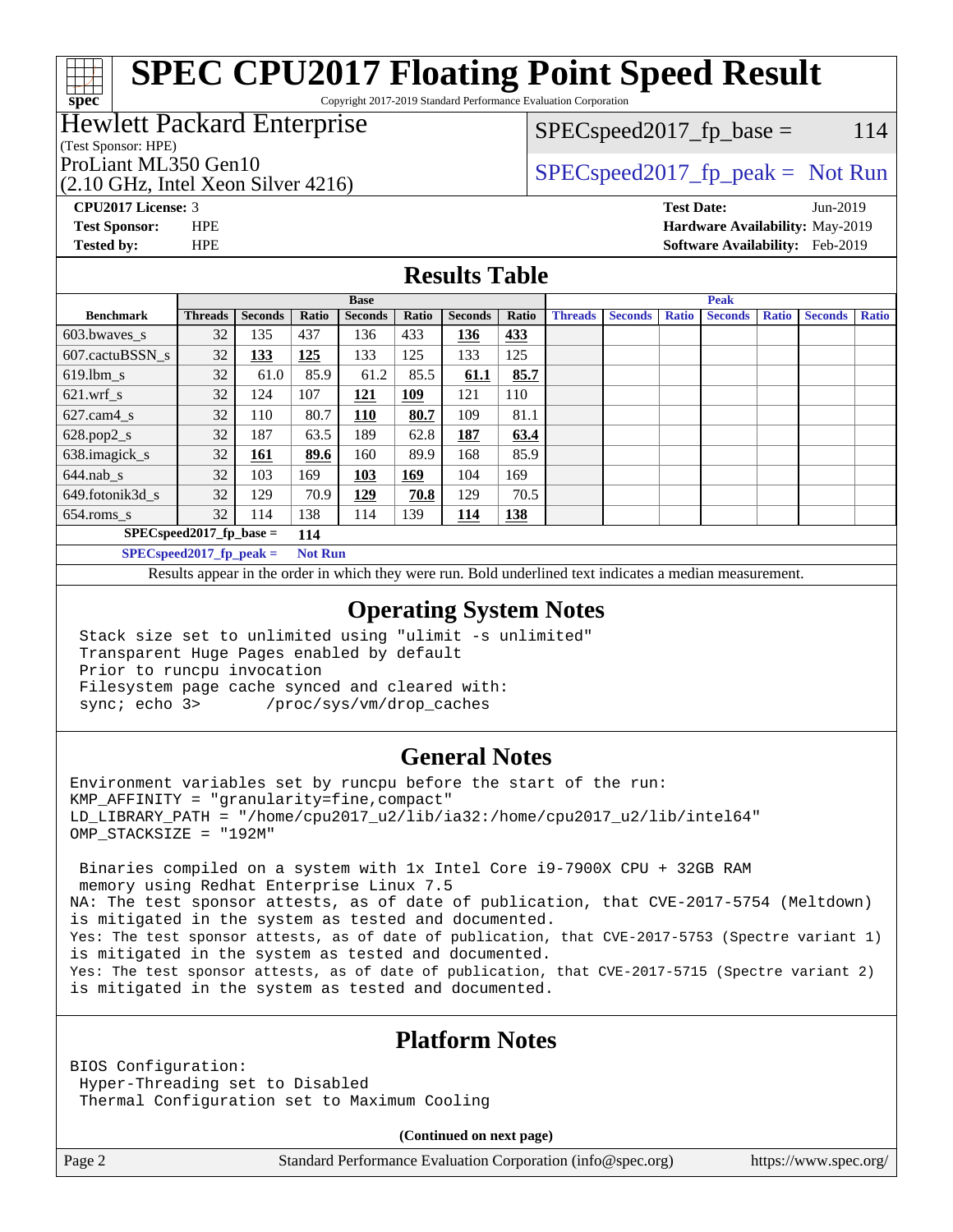Copyright 2017-2019 Standard Performance Evaluation Corporation

### Hewlett Packard Enterprise

 $SPEC speed2017<sub>fp</sub> base =  $114$$ 

## (Test Sponsor: HPE)

(2.10 GHz, Intel Xeon Silver 4216)

ProLiant ML350 Gen10  $SPEC speed2017$  [p\_peak = Not Run

**[spec](http://www.spec.org/)**

**[CPU2017 License:](http://www.spec.org/auto/cpu2017/Docs/result-fields.html#CPU2017License)** 3 **[Test Date:](http://www.spec.org/auto/cpu2017/Docs/result-fields.html#TestDate)** Jun-2019 **[Test Sponsor:](http://www.spec.org/auto/cpu2017/Docs/result-fields.html#TestSponsor)** HPE **[Hardware Availability:](http://www.spec.org/auto/cpu2017/Docs/result-fields.html#HardwareAvailability)** May-2019 **[Tested by:](http://www.spec.org/auto/cpu2017/Docs/result-fields.html#Testedby)** HPE **[Software Availability:](http://www.spec.org/auto/cpu2017/Docs/result-fields.html#SoftwareAvailability)** Feb-2019

#### **[Platform Notes \(Continued\)](http://www.spec.org/auto/cpu2017/Docs/result-fields.html#PlatformNotes)**

Page 3 Standard Performance Evaluation Corporation [\(info@spec.org\)](mailto:info@spec.org) <https://www.spec.org/> Memory Patrol Scrubbing set to Disabled LLC Prefetch set to Enabled LLC Dead Line Allocation set to Disabled Enhanced Processor Performance set to Enabled Workload Profile set to General Peak Frequency Compute Energy/Performance Bias set to Balanced Power Workload Profile set to Custom Numa Group Size Optimization set to Flat Sysinfo program /home/cpu2017\_u2/bin/sysinfo Rev: r5974 of 2018-05-19 9bcde8f2999c33d61f64985e45859ea9 running on ml350-sles15-utpal Mon Jun 17 11:10:36 2019 SUT (System Under Test) info as seen by some common utilities. For more information on this section, see <https://www.spec.org/cpu2017/Docs/config.html#sysinfo> From /proc/cpuinfo model name : Intel(R) Xeon(R) Silver 4216 CPU @ 2.10GHz 2 "physical id"s (chips) 32 "processors" cores, siblings (Caution: counting these is hw and system dependent. The following excerpts from /proc/cpuinfo might not be reliable. Use with caution.) cpu cores : 16 siblings : 16 physical 0: cores 0 1 2 3 4 5 6 7 8 9 10 11 12 13 14 15 physical 1: cores 0 1 2 3 4 5 6 7 8 9 10 11 12 13 14 15 From lscpu: Architecture: x86\_64 CPU op-mode(s): 32-bit, 64-bit Byte Order: Little Endian  $CPU(s):$  32 On-line CPU(s) list: 0-31 Thread(s) per core: 1 Core(s) per socket: 16 Socket(s): 2 NUMA node(s): 2 Vendor ID: GenuineIntel CPU family: 6 Model: 85 Model name: Intel(R) Xeon(R) Silver 4216 CPU @ 2.10GHz Stepping: 6 CPU MHz: 2100.000 BogoMIPS: 4200.00 Virtualization: VT-x L1d cache: 32K L1i cache: 32K **(Continued on next page)**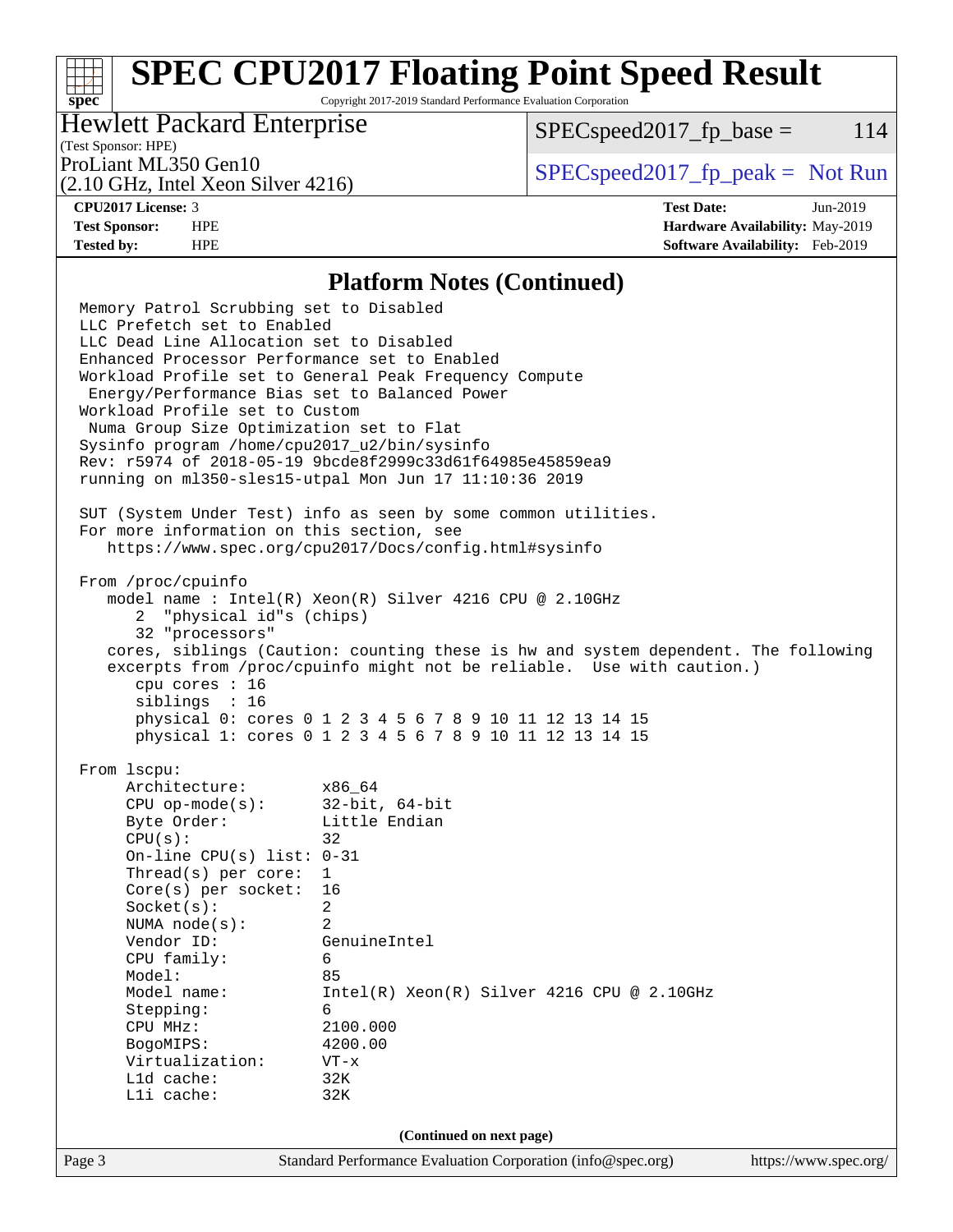#### Page 4 Standard Performance Evaluation Corporation [\(info@spec.org\)](mailto:info@spec.org) <https://www.spec.org/> **[spec](http://www.spec.org/) [SPEC CPU2017 Floating Point Speed Result](http://www.spec.org/auto/cpu2017/Docs/result-fields.html#SPECCPU2017FloatingPointSpeedResult)** Copyright 2017-2019 Standard Performance Evaluation Corporation (Test Sponsor: HPE) Hewlett Packard Enterprise (2.10 GHz, Intel Xeon Silver 4216) ProLiant ML350 Gen10  $SPEC speed2017$  [p\_peak = Not Run  $SPEC speed2017<sub>fp</sub> base =  $114$$ **[CPU2017 License:](http://www.spec.org/auto/cpu2017/Docs/result-fields.html#CPU2017License)** 3 **[Test Date:](http://www.spec.org/auto/cpu2017/Docs/result-fields.html#TestDate)** Jun-2019 **[Test Sponsor:](http://www.spec.org/auto/cpu2017/Docs/result-fields.html#TestSponsor)** HPE **[Hardware Availability:](http://www.spec.org/auto/cpu2017/Docs/result-fields.html#HardwareAvailability)** May-2019 **[Tested by:](http://www.spec.org/auto/cpu2017/Docs/result-fields.html#Testedby)** HPE **[Software Availability:](http://www.spec.org/auto/cpu2017/Docs/result-fields.html#SoftwareAvailability)** Feb-2019 **[Platform Notes \(Continued\)](http://www.spec.org/auto/cpu2017/Docs/result-fields.html#PlatformNotes)** L2 cache: 1024K L3 cache: 22528K NUMA node0 CPU(s): 0-15 NUMA node1 CPU(s): 16-31 Flags: fpu vme de pse tsc msr pae mce cx8 apic sep mtrr pge mca cmov pat pse36 clflush dts acpi mmx fxsr sse sse2 ss ht tm pbe syscall nx pdpe1gb rdtscp lm constant\_tsc art arch\_perfmon pebs bts rep\_good nopl xtopology nonstop\_tsc cpuid aperfmperf tsc\_known\_freq pni pclmulqdq dtes64 monitor ds\_cpl vmx smx est tm2 ssse3 sdbg fma cx16 xtpr pdcm pcid dca sse4\_1 sse4\_2 x2apic movbe popcnt tsc\_deadline\_timer aes xsave avx f16c rdrand lahf\_lm abm 3dnowprefetch cpuid\_fault epb cat\_l3 cdp\_l3 invpcid\_single intel\_ppin mba tpr\_shadow vnmi flexpriority ept vpid fsgsbase tsc\_adjust bmi1 hle avx2 smep bmi2 erms invpcid rtm cqm mpx rdt\_a avx512f avx512dq rdseed adx smap clflushopt clwb intel\_pt avx512cd avx512bw avx512vl xsaveopt xsavec xgetbv1 xsaves cqm\_llc cqm\_occup\_llc cqm\_mbm\_total cqm\_mbm\_local ibpb ibrs stibp dtherm ida arat pln pts pku ospke avx512\_vnni arch\_capabilities ssbd /proc/cpuinfo cache data cache size : 22528 KB From numactl --hardware WARNING: a numactl 'node' might or might not correspond to a physical chip. available: 2 nodes (0-1) node 0 cpus: 0 1 2 3 4 5 6 7 8 9 10 11 12 13 14 15 node 0 size: 193119 MB node 0 free: 192658 MB node 1 cpus: 16 17 18 19 20 21 22 23 24 25 26 27 28 29 30 31 node 1 size: 193503 MB node 1 free: 193233 MB node distances: node 0 1 0: 10 21 1: 21 10 From /proc/meminfo MemTotal: 395901944 kB HugePages\_Total: 0<br>Hugepagesize: 2048 kB Hugepagesize: From /etc/\*release\* /etc/\*version\* os-release: NAME="SLES" VERSION="15" VERSION\_ID="15" PRETTY\_NAME="SUSE Linux Enterprise Server 15" ID="sles" ID\_LIKE="suse" ANSI\_COLOR="0;32" **(Continued on next page)**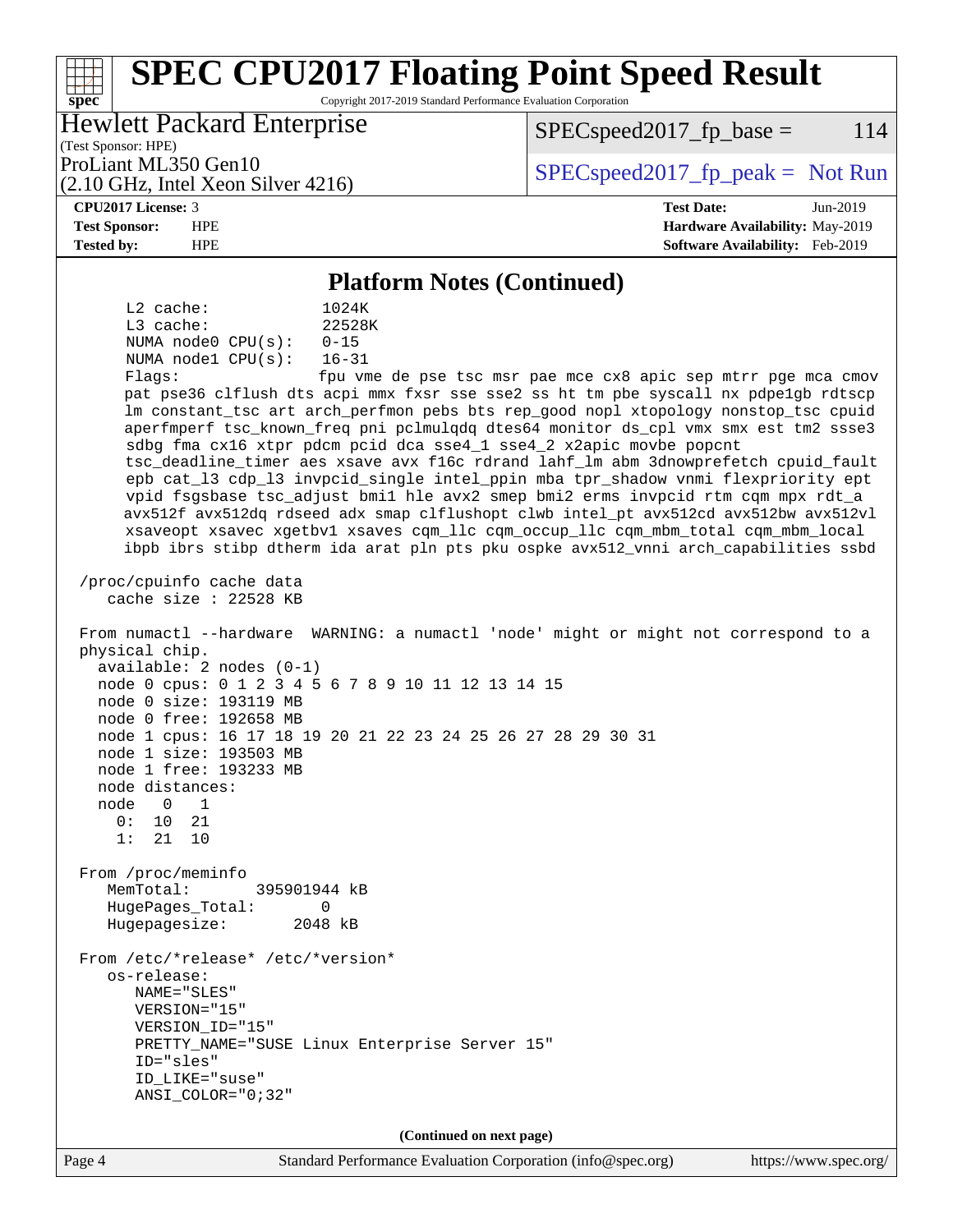Copyright 2017-2019 Standard Performance Evaluation Corporation

Hewlett Packard Enterprise

(2.10 GHz, Intel Xeon Silver 4216)

 $SPEC speed2017_fp\_base = 114$ 

(Test Sponsor: HPE)

ProLiant ML350 Gen10  $SPEC speed2017_f$   $peak = Not Run$ 

**[spec](http://www.spec.org/)**

**[CPU2017 License:](http://www.spec.org/auto/cpu2017/Docs/result-fields.html#CPU2017License)** 3 **[Test Date:](http://www.spec.org/auto/cpu2017/Docs/result-fields.html#TestDate)** Jun-2019 **[Test Sponsor:](http://www.spec.org/auto/cpu2017/Docs/result-fields.html#TestSponsor)** HPE **[Hardware Availability:](http://www.spec.org/auto/cpu2017/Docs/result-fields.html#HardwareAvailability)** May-2019 **[Tested by:](http://www.spec.org/auto/cpu2017/Docs/result-fields.html#Testedby)** HPE **[Software Availability:](http://www.spec.org/auto/cpu2017/Docs/result-fields.html#SoftwareAvailability)** Feb-2019

#### **[Platform Notes \(Continued\)](http://www.spec.org/auto/cpu2017/Docs/result-fields.html#PlatformNotes)**

CPE\_NAME="cpe:/o:suse:sles:15"

uname -a:

 Linux ml350-sles15-utpal 4.12.14-23-default #1 SMP Tue May 29 21:04:44 UTC 2018 (cd0437b) x86\_64 x86\_64 x86\_64 GNU/Linux

Kernel self-reported vulnerability status:

 CVE-2017-5754 (Meltdown): Not affected CVE-2017-5753 (Spectre variant 1): Mitigation: \_\_user pointer sanitization CVE-2017-5715 (Spectre variant 2): Mitigation: Indirect Branch Restricted Speculation, IBPB, IBRS\_FW

run-level 3 Jun 17 11:08

 SPEC is set to: /home/cpu2017\_u2 Filesystem Type Size Used Avail Use% Mounted on /dev/sda3 xfs 407G 15G 393G 4% /home

 Additional information from dmidecode follows. WARNING: Use caution when you interpret this section. The 'dmidecode' program reads system data which is "intended to allow hardware to be accurately determined", but the intent may not be met, as there are frequent changes to hardware, firmware, and the "DMTF SMBIOS" standard. BIOS HPE U41 05/21/2019 Memory:

24x UNKNOWN NOT AVAILABLE 16 GB 2 rank 2666, configured at 2400

(End of data from sysinfo program)

#### **[Compiler Version Notes](http://www.spec.org/auto/cpu2017/Docs/result-fields.html#CompilerVersionNotes)**

============================================================================== CC 619.lbm\_s(base) 638.imagick\_s(base) 644.nab\_s(base) ------------------------------------------------------------------------------ Intel(R) C Intel(R) 64 Compiler for applications running on Intel(R) 64, Version 19.0.2.187 Build 20190117 Copyright (C) 1985-2019 Intel Corporation. All rights reserved. ------------------------------------------------------------------------------ ============================================================================== FC 607.cactuBSSN\_s(base) ------------------------------------------------------------------------------ Intel(R)  $C++$  Intel(R) 64 Compiler for applications running on Intel(R) 64, Version 19.0.2.187 Build 20190117 Copyright (C) 1985-2019 Intel Corporation. All rights reserved. Intel(R) C Intel(R) 64 Compiler for applications running on Intel(R)  $64$ , **(Continued on next page)**

Page 5 Standard Performance Evaluation Corporation [\(info@spec.org\)](mailto:info@spec.org) <https://www.spec.org/>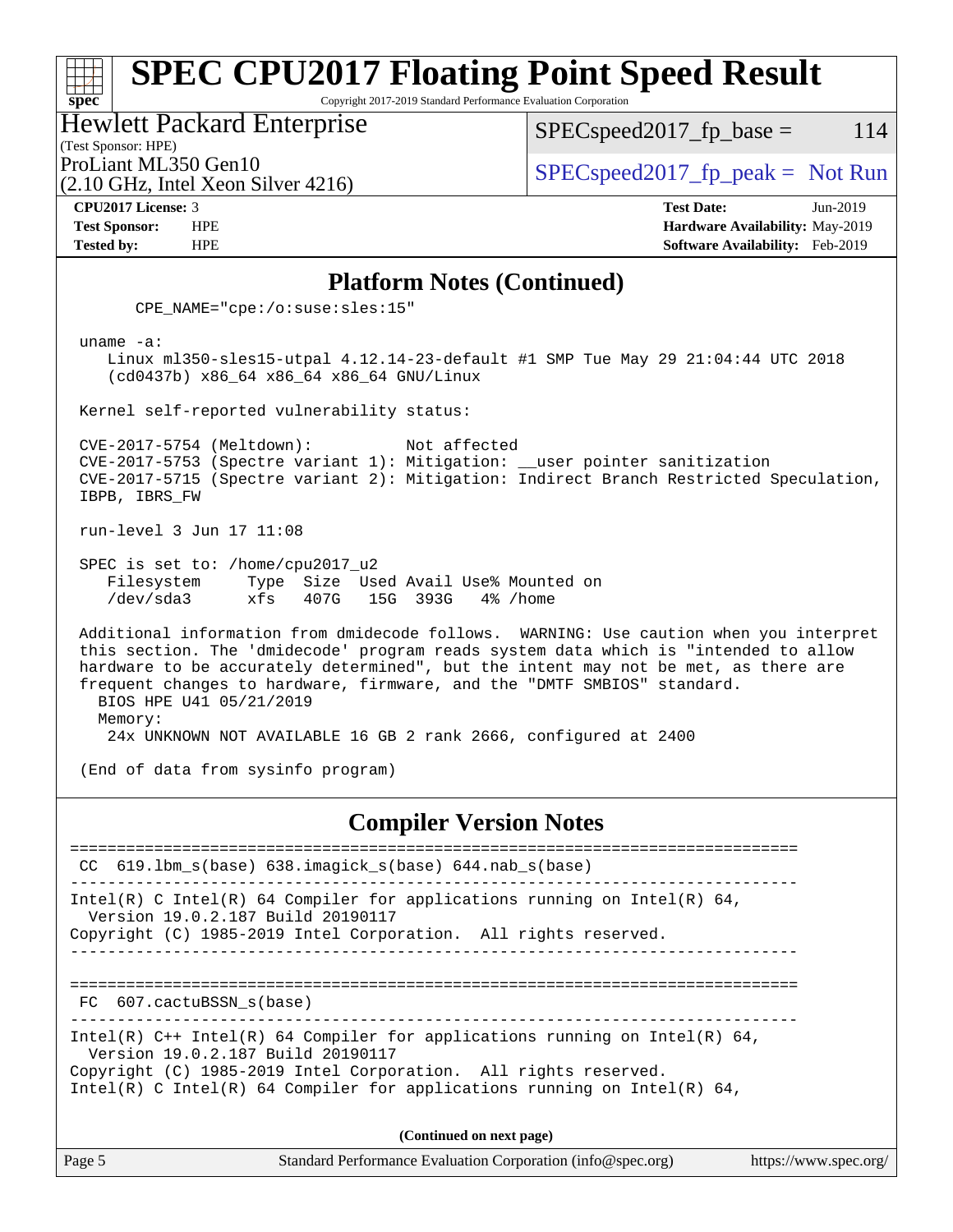Copyright 2017-2019 Standard Performance Evaluation Corporation

### Hewlett Packard Enterprise

 $SPEC speed2017_fp\_base = 114$ 

(Test Sponsor: HPE)

(2.10 GHz, Intel Xeon Silver 4216)

ProLiant ML350 Gen10  $SPEC speed2017$  [p\_peak = Not Run

| <b>CPU2017 License: 3</b> |
|---------------------------|
|---------------------------|

**[spec](http://www.spec.org/)**

**[CPU2017 License:](http://www.spec.org/auto/cpu2017/Docs/result-fields.html#CPU2017License)** 3 **[Test Date:](http://www.spec.org/auto/cpu2017/Docs/result-fields.html#TestDate)** Jun-2019 **[Test Sponsor:](http://www.spec.org/auto/cpu2017/Docs/result-fields.html#TestSponsor)** HPE **[Hardware Availability:](http://www.spec.org/auto/cpu2017/Docs/result-fields.html#HardwareAvailability)** May-2019 **[Tested by:](http://www.spec.org/auto/cpu2017/Docs/result-fields.html#Testedby)** HPE **[Software Availability:](http://www.spec.org/auto/cpu2017/Docs/result-fields.html#SoftwareAvailability)** Feb-2019

### **[Compiler Version Notes \(Continued\)](http://www.spec.org/auto/cpu2017/Docs/result-fields.html#CompilerVersionNotes)**

| Version 19.0.2.187 Build 20190117<br>Copyright (C) 1985-2019 Intel Corporation. All rights reserved.<br>Intel(R) Fortran Intel(R) 64 Compiler for applications running on Intel(R)<br>64, Version 19.0.2.187 Build 20190117                                                                                                                                                  |
|------------------------------------------------------------------------------------------------------------------------------------------------------------------------------------------------------------------------------------------------------------------------------------------------------------------------------------------------------------------------------|
| Copyright (C) 1985-2019 Intel Corporation. All rights reserved.                                                                                                                                                                                                                                                                                                              |
| FC $603.bwaves$ s(base) $649.fotonik3d$ s(base) $654.roms$ s(base)                                                                                                                                                                                                                                                                                                           |
| $Intel(R)$ Fortran Intel(R) 64 Compiler for applications running on Intel(R)<br>64, Version 19.0.2.187 Build 20190117<br>Copyright (C) 1985-2019 Intel Corporation. All rights reserved.                                                                                                                                                                                     |
| $CC$ 621.wrf_s(base) 627.cam4_s(base) 628.pop2_s(base)                                                                                                                                                                                                                                                                                                                       |
| $Intel(R)$ Fortran Intel(R) 64 Compiler for applications running on Intel(R)<br>64, Version 19.0.2.187 Build 20190117<br>Copyright (C) 1985-2019 Intel Corporation. All rights reserved.<br>Intel(R) C Intel(R) 64 Compiler for applications running on Intel(R) 64,<br>Version 19.0.2.187 Build 20190117<br>Copyright (C) 1985-2019 Intel Corporation. All rights reserved. |

## **[Base Compiler Invocation](http://www.spec.org/auto/cpu2017/Docs/result-fields.html#BaseCompilerInvocation)**

[C benchmarks](http://www.spec.org/auto/cpu2017/Docs/result-fields.html#Cbenchmarks): [icc -m64 -std=c11](http://www.spec.org/cpu2017/results/res2019q3/cpu2017-20190624-15537.flags.html#user_CCbase_intel_icc_64bit_c11_33ee0cdaae7deeeab2a9725423ba97205ce30f63b9926c2519791662299b76a0318f32ddfffdc46587804de3178b4f9328c46fa7c2b0cd779d7a61945c91cd35)

[Fortran benchmarks](http://www.spec.org/auto/cpu2017/Docs/result-fields.html#Fortranbenchmarks): [ifort -m64](http://www.spec.org/cpu2017/results/res2019q3/cpu2017-20190624-15537.flags.html#user_FCbase_intel_ifort_64bit_24f2bb282fbaeffd6157abe4f878425411749daecae9a33200eee2bee2fe76f3b89351d69a8130dd5949958ce389cf37ff59a95e7a40d588e8d3a57e0c3fd751)

[Benchmarks using both Fortran and C](http://www.spec.org/auto/cpu2017/Docs/result-fields.html#BenchmarksusingbothFortranandC): [ifort -m64](http://www.spec.org/cpu2017/results/res2019q3/cpu2017-20190624-15537.flags.html#user_CC_FCbase_intel_ifort_64bit_24f2bb282fbaeffd6157abe4f878425411749daecae9a33200eee2bee2fe76f3b89351d69a8130dd5949958ce389cf37ff59a95e7a40d588e8d3a57e0c3fd751) [icc -m64 -std=c11](http://www.spec.org/cpu2017/results/res2019q3/cpu2017-20190624-15537.flags.html#user_CC_FCbase_intel_icc_64bit_c11_33ee0cdaae7deeeab2a9725423ba97205ce30f63b9926c2519791662299b76a0318f32ddfffdc46587804de3178b4f9328c46fa7c2b0cd779d7a61945c91cd35)

[Benchmarks using Fortran, C, and C++:](http://www.spec.org/auto/cpu2017/Docs/result-fields.html#BenchmarksusingFortranCandCXX) [icpc -m64](http://www.spec.org/cpu2017/results/res2019q3/cpu2017-20190624-15537.flags.html#user_CC_CXX_FCbase_intel_icpc_64bit_4ecb2543ae3f1412ef961e0650ca070fec7b7afdcd6ed48761b84423119d1bf6bdf5cad15b44d48e7256388bc77273b966e5eb805aefd121eb22e9299b2ec9d9) [icc -m64 -std=c11](http://www.spec.org/cpu2017/results/res2019q3/cpu2017-20190624-15537.flags.html#user_CC_CXX_FCbase_intel_icc_64bit_c11_33ee0cdaae7deeeab2a9725423ba97205ce30f63b9926c2519791662299b76a0318f32ddfffdc46587804de3178b4f9328c46fa7c2b0cd779d7a61945c91cd35) [ifort -m64](http://www.spec.org/cpu2017/results/res2019q3/cpu2017-20190624-15537.flags.html#user_CC_CXX_FCbase_intel_ifort_64bit_24f2bb282fbaeffd6157abe4f878425411749daecae9a33200eee2bee2fe76f3b89351d69a8130dd5949958ce389cf37ff59a95e7a40d588e8d3a57e0c3fd751)

## **[Base Portability Flags](http://www.spec.org/auto/cpu2017/Docs/result-fields.html#BasePortabilityFlags)**

603.bwaves\_s: [-DSPEC\\_LP64](http://www.spec.org/cpu2017/results/res2019q3/cpu2017-20190624-15537.flags.html#suite_basePORTABILITY603_bwaves_s_DSPEC_LP64)

**(Continued on next page)**

Page 6 Standard Performance Evaluation Corporation [\(info@spec.org\)](mailto:info@spec.org) <https://www.spec.org/>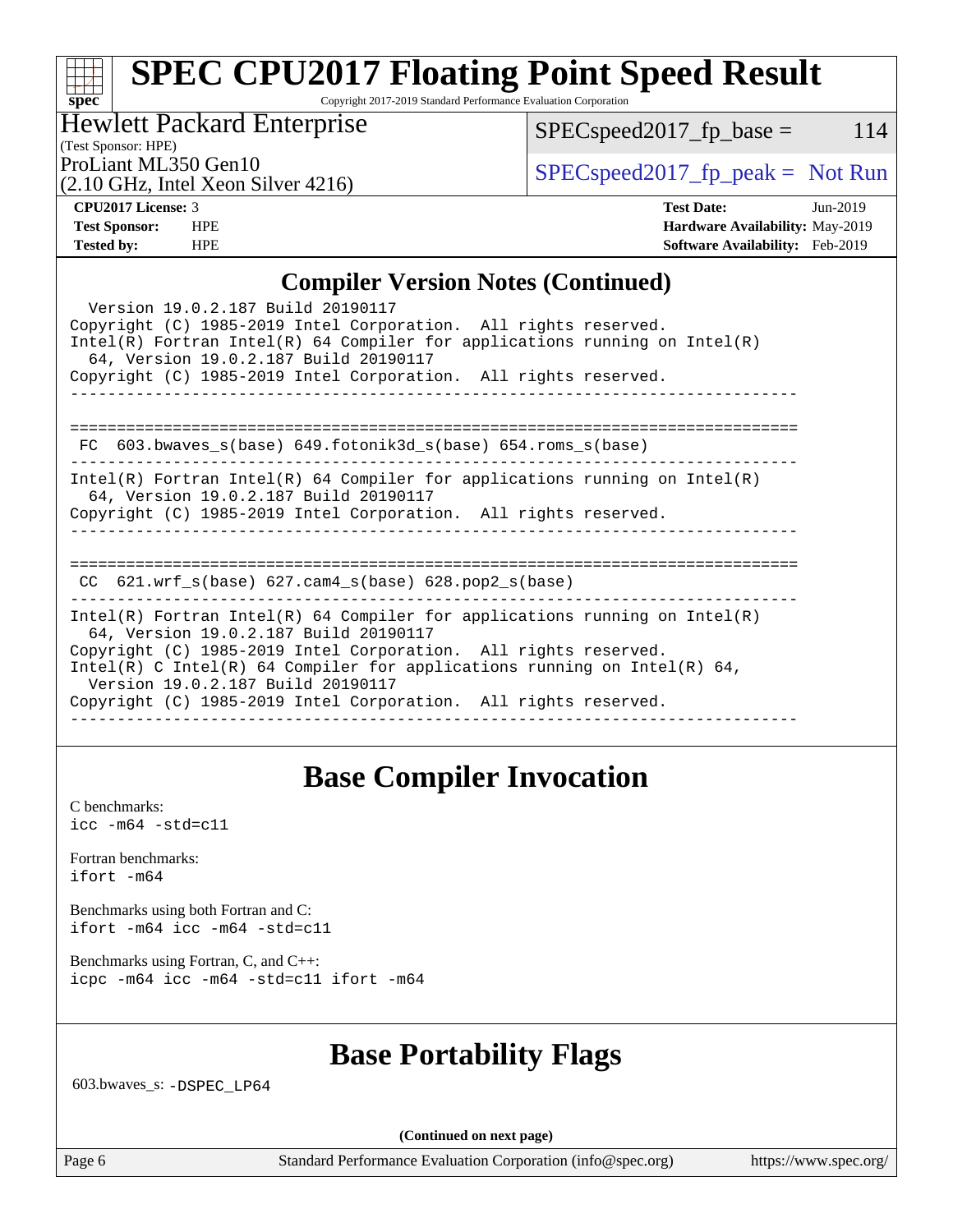Copyright 2017-2019 Standard Performance Evaluation Corporation

### Hewlett Packard Enterprise

 $SPEC speed2017<sub>fr</sub> base = 114$ 

(Test Sponsor: HPE)

(2.10 GHz, Intel Xeon Silver 4216)

ProLiant ML350 Gen10  $SPEC speed2017$  [p\_peak = Not Run

**[spec](http://www.spec.org/)**

**[CPU2017 License:](http://www.spec.org/auto/cpu2017/Docs/result-fields.html#CPU2017License)** 3 **[Test Date:](http://www.spec.org/auto/cpu2017/Docs/result-fields.html#TestDate)** Jun-2019 **[Test Sponsor:](http://www.spec.org/auto/cpu2017/Docs/result-fields.html#TestSponsor)** HPE **[Hardware Availability:](http://www.spec.org/auto/cpu2017/Docs/result-fields.html#HardwareAvailability)** May-2019 **[Tested by:](http://www.spec.org/auto/cpu2017/Docs/result-fields.html#Testedby)** HPE **[Software Availability:](http://www.spec.org/auto/cpu2017/Docs/result-fields.html#SoftwareAvailability)** Feb-2019

## **[Base Portability Flags \(Continued\)](http://www.spec.org/auto/cpu2017/Docs/result-fields.html#BasePortabilityFlags)**

 607.cactuBSSN\_s: [-DSPEC\\_LP64](http://www.spec.org/cpu2017/results/res2019q3/cpu2017-20190624-15537.flags.html#suite_basePORTABILITY607_cactuBSSN_s_DSPEC_LP64) 619.lbm\_s: [-DSPEC\\_LP64](http://www.spec.org/cpu2017/results/res2019q3/cpu2017-20190624-15537.flags.html#suite_basePORTABILITY619_lbm_s_DSPEC_LP64) 621.wrf\_s: [-DSPEC\\_LP64](http://www.spec.org/cpu2017/results/res2019q3/cpu2017-20190624-15537.flags.html#suite_basePORTABILITY621_wrf_s_DSPEC_LP64) [-DSPEC\\_CASE\\_FLAG](http://www.spec.org/cpu2017/results/res2019q3/cpu2017-20190624-15537.flags.html#b621.wrf_s_baseCPORTABILITY_DSPEC_CASE_FLAG) [-convert big\\_endian](http://www.spec.org/cpu2017/results/res2019q3/cpu2017-20190624-15537.flags.html#user_baseFPORTABILITY621_wrf_s_convert_big_endian_c3194028bc08c63ac5d04de18c48ce6d347e4e562e8892b8bdbdc0214820426deb8554edfa529a3fb25a586e65a3d812c835984020483e7e73212c4d31a38223) 627.cam4\_s: [-DSPEC\\_LP64](http://www.spec.org/cpu2017/results/res2019q3/cpu2017-20190624-15537.flags.html#suite_basePORTABILITY627_cam4_s_DSPEC_LP64) [-DSPEC\\_CASE\\_FLAG](http://www.spec.org/cpu2017/results/res2019q3/cpu2017-20190624-15537.flags.html#b627.cam4_s_baseCPORTABILITY_DSPEC_CASE_FLAG) 628.pop2\_s: [-DSPEC\\_LP64](http://www.spec.org/cpu2017/results/res2019q3/cpu2017-20190624-15537.flags.html#suite_basePORTABILITY628_pop2_s_DSPEC_LP64) [-DSPEC\\_CASE\\_FLAG](http://www.spec.org/cpu2017/results/res2019q3/cpu2017-20190624-15537.flags.html#b628.pop2_s_baseCPORTABILITY_DSPEC_CASE_FLAG) [-convert big\\_endian](http://www.spec.org/cpu2017/results/res2019q3/cpu2017-20190624-15537.flags.html#user_baseFPORTABILITY628_pop2_s_convert_big_endian_c3194028bc08c63ac5d04de18c48ce6d347e4e562e8892b8bdbdc0214820426deb8554edfa529a3fb25a586e65a3d812c835984020483e7e73212c4d31a38223) [-assume byterecl](http://www.spec.org/cpu2017/results/res2019q3/cpu2017-20190624-15537.flags.html#user_baseFPORTABILITY628_pop2_s_assume_byterecl_7e47d18b9513cf18525430bbf0f2177aa9bf368bc7a059c09b2c06a34b53bd3447c950d3f8d6c70e3faf3a05c8557d66a5798b567902e8849adc142926523472) 638.imagick\_s: [-DSPEC\\_LP64](http://www.spec.org/cpu2017/results/res2019q3/cpu2017-20190624-15537.flags.html#suite_basePORTABILITY638_imagick_s_DSPEC_LP64) 644.nab\_s: [-DSPEC\\_LP64](http://www.spec.org/cpu2017/results/res2019q3/cpu2017-20190624-15537.flags.html#suite_basePORTABILITY644_nab_s_DSPEC_LP64) 649.fotonik3d\_s: [-DSPEC\\_LP64](http://www.spec.org/cpu2017/results/res2019q3/cpu2017-20190624-15537.flags.html#suite_basePORTABILITY649_fotonik3d_s_DSPEC_LP64) 654.roms\_s: [-DSPEC\\_LP64](http://www.spec.org/cpu2017/results/res2019q3/cpu2017-20190624-15537.flags.html#suite_basePORTABILITY654_roms_s_DSPEC_LP64)

## **[Base Optimization Flags](http://www.spec.org/auto/cpu2017/Docs/result-fields.html#BaseOptimizationFlags)**

#### [C benchmarks](http://www.spec.org/auto/cpu2017/Docs/result-fields.html#Cbenchmarks):

[-xCORE-AVX512](http://www.spec.org/cpu2017/results/res2019q3/cpu2017-20190624-15537.flags.html#user_CCbase_f-xCORE-AVX512) [-ipo](http://www.spec.org/cpu2017/results/res2019q3/cpu2017-20190624-15537.flags.html#user_CCbase_f-ipo) [-O3](http://www.spec.org/cpu2017/results/res2019q3/cpu2017-20190624-15537.flags.html#user_CCbase_f-O3) [-no-prec-div](http://www.spec.org/cpu2017/results/res2019q3/cpu2017-20190624-15537.flags.html#user_CCbase_f-no-prec-div) [-qopt-prefetch](http://www.spec.org/cpu2017/results/res2019q3/cpu2017-20190624-15537.flags.html#user_CCbase_f-qopt-prefetch) [-ffinite-math-only](http://www.spec.org/cpu2017/results/res2019q3/cpu2017-20190624-15537.flags.html#user_CCbase_f_finite_math_only_cb91587bd2077682c4b38af759c288ed7c732db004271a9512da14a4f8007909a5f1427ecbf1a0fb78ff2a814402c6114ac565ca162485bbcae155b5e4258871) [-qopt-mem-layout-trans=4](http://www.spec.org/cpu2017/results/res2019q3/cpu2017-20190624-15537.flags.html#user_CCbase_f-qopt-mem-layout-trans_fa39e755916c150a61361b7846f310bcdf6f04e385ef281cadf3647acec3f0ae266d1a1d22d972a7087a248fd4e6ca390a3634700869573d231a252c784941a8) [-qopenmp](http://www.spec.org/cpu2017/results/res2019q3/cpu2017-20190624-15537.flags.html#user_CCbase_qopenmp_16be0c44f24f464004c6784a7acb94aca937f053568ce72f94b139a11c7c168634a55f6653758ddd83bcf7b8463e8028bb0b48b77bcddc6b78d5d95bb1df2967) [-DSPEC\\_OPENMP](http://www.spec.org/cpu2017/results/res2019q3/cpu2017-20190624-15537.flags.html#suite_CCbase_DSPEC_OPENMP)

[-qopt-prefetch-issue-excl-hint](http://www.spec.org/cpu2017/results/res2019q3/cpu2017-20190624-15537.flags.html#user_CCbase_f-qopt-prefetch-issue-excl-hint) [-ansi-alias](http://www.spec.org/cpu2017/results/res2019q3/cpu2017-20190624-15537.flags.html#user_CCbase_f-ansi-alias) [-complex-limited-range](http://www.spec.org/cpu2017/results/res2019q3/cpu2017-20190624-15537.flags.html#user_CCbase_f-complex-limited-range)

#### [Fortran benchmarks](http://www.spec.org/auto/cpu2017/Docs/result-fields.html#Fortranbenchmarks):

[-DSPEC\\_OPENMP](http://www.spec.org/cpu2017/results/res2019q3/cpu2017-20190624-15537.flags.html#suite_FCbase_DSPEC_OPENMP) [-xCORE-AVX512](http://www.spec.org/cpu2017/results/res2019q3/cpu2017-20190624-15537.flags.html#user_FCbase_f-xCORE-AVX512) [-ipo](http://www.spec.org/cpu2017/results/res2019q3/cpu2017-20190624-15537.flags.html#user_FCbase_f-ipo) [-O3](http://www.spec.org/cpu2017/results/res2019q3/cpu2017-20190624-15537.flags.html#user_FCbase_f-O3) [-no-prec-div](http://www.spec.org/cpu2017/results/res2019q3/cpu2017-20190624-15537.flags.html#user_FCbase_f-no-prec-div) [-qopt-prefetch](http://www.spec.org/cpu2017/results/res2019q3/cpu2017-20190624-15537.flags.html#user_FCbase_f-qopt-prefetch) [-ffinite-math-only](http://www.spec.org/cpu2017/results/res2019q3/cpu2017-20190624-15537.flags.html#user_FCbase_f_finite_math_only_cb91587bd2077682c4b38af759c288ed7c732db004271a9512da14a4f8007909a5f1427ecbf1a0fb78ff2a814402c6114ac565ca162485bbcae155b5e4258871) [-qopt-mem-layout-trans=4](http://www.spec.org/cpu2017/results/res2019q3/cpu2017-20190624-15537.flags.html#user_FCbase_f-qopt-mem-layout-trans_fa39e755916c150a61361b7846f310bcdf6f04e385ef281cadf3647acec3f0ae266d1a1d22d972a7087a248fd4e6ca390a3634700869573d231a252c784941a8) [-qopenmp](http://www.spec.org/cpu2017/results/res2019q3/cpu2017-20190624-15537.flags.html#user_FCbase_qopenmp_16be0c44f24f464004c6784a7acb94aca937f053568ce72f94b139a11c7c168634a55f6653758ddd83bcf7b8463e8028bb0b48b77bcddc6b78d5d95bb1df2967) [-qopt-prefetch-issue-excl-hint](http://www.spec.org/cpu2017/results/res2019q3/cpu2017-20190624-15537.flags.html#user_FCbase_f-qopt-prefetch-issue-excl-hint) [-ansi-alias](http://www.spec.org/cpu2017/results/res2019q3/cpu2017-20190624-15537.flags.html#user_FCbase_f-ansi-alias) [-complex-limited-range](http://www.spec.org/cpu2017/results/res2019q3/cpu2017-20190624-15537.flags.html#user_FCbase_f-complex-limited-range) [-nostandard-realloc-lhs](http://www.spec.org/cpu2017/results/res2019q3/cpu2017-20190624-15537.flags.html#user_FCbase_f_2003_std_realloc_82b4557e90729c0f113870c07e44d33d6f5a304b4f63d4c15d2d0f1fab99f5daaed73bdb9275d9ae411527f28b936061aa8b9c8f2d63842963b95c9dd6426b8a)

[Benchmarks using both Fortran and C](http://www.spec.org/auto/cpu2017/Docs/result-fields.html#BenchmarksusingbothFortranandC):

[-xCORE-AVX512](http://www.spec.org/cpu2017/results/res2019q3/cpu2017-20190624-15537.flags.html#user_CC_FCbase_f-xCORE-AVX512) [-ipo](http://www.spec.org/cpu2017/results/res2019q3/cpu2017-20190624-15537.flags.html#user_CC_FCbase_f-ipo) [-O3](http://www.spec.org/cpu2017/results/res2019q3/cpu2017-20190624-15537.flags.html#user_CC_FCbase_f-O3) [-no-prec-div](http://www.spec.org/cpu2017/results/res2019q3/cpu2017-20190624-15537.flags.html#user_CC_FCbase_f-no-prec-div) [-qopt-prefetch](http://www.spec.org/cpu2017/results/res2019q3/cpu2017-20190624-15537.flags.html#user_CC_FCbase_f-qopt-prefetch) [-ffinite-math-only](http://www.spec.org/cpu2017/results/res2019q3/cpu2017-20190624-15537.flags.html#user_CC_FCbase_f_finite_math_only_cb91587bd2077682c4b38af759c288ed7c732db004271a9512da14a4f8007909a5f1427ecbf1a0fb78ff2a814402c6114ac565ca162485bbcae155b5e4258871) [-qopt-mem-layout-trans=4](http://www.spec.org/cpu2017/results/res2019q3/cpu2017-20190624-15537.flags.html#user_CC_FCbase_f-qopt-mem-layout-trans_fa39e755916c150a61361b7846f310bcdf6f04e385ef281cadf3647acec3f0ae266d1a1d22d972a7087a248fd4e6ca390a3634700869573d231a252c784941a8) [-qopenmp](http://www.spec.org/cpu2017/results/res2019q3/cpu2017-20190624-15537.flags.html#user_CC_FCbase_qopenmp_16be0c44f24f464004c6784a7acb94aca937f053568ce72f94b139a11c7c168634a55f6653758ddd83bcf7b8463e8028bb0b48b77bcddc6b78d5d95bb1df2967) [-DSPEC\\_OPENMP](http://www.spec.org/cpu2017/results/res2019q3/cpu2017-20190624-15537.flags.html#suite_CC_FCbase_DSPEC_OPENMP) [-qopt-prefetch-issue-excl-hint](http://www.spec.org/cpu2017/results/res2019q3/cpu2017-20190624-15537.flags.html#user_CC_FCbase_f-qopt-prefetch-issue-excl-hint) [-ansi-alias](http://www.spec.org/cpu2017/results/res2019q3/cpu2017-20190624-15537.flags.html#user_CC_FCbase_f-ansi-alias) [-complex-limited-range](http://www.spec.org/cpu2017/results/res2019q3/cpu2017-20190624-15537.flags.html#user_CC_FCbase_f-complex-limited-range) [-nostandard-realloc-lhs](http://www.spec.org/cpu2017/results/res2019q3/cpu2017-20190624-15537.flags.html#user_CC_FCbase_f_2003_std_realloc_82b4557e90729c0f113870c07e44d33d6f5a304b4f63d4c15d2d0f1fab99f5daaed73bdb9275d9ae411527f28b936061aa8b9c8f2d63842963b95c9dd6426b8a)

[Benchmarks using Fortran, C, and C++:](http://www.spec.org/auto/cpu2017/Docs/result-fields.html#BenchmarksusingFortranCandCXX)

[-xCORE-AVX512](http://www.spec.org/cpu2017/results/res2019q3/cpu2017-20190624-15537.flags.html#user_CC_CXX_FCbase_f-xCORE-AVX512) [-ipo](http://www.spec.org/cpu2017/results/res2019q3/cpu2017-20190624-15537.flags.html#user_CC_CXX_FCbase_f-ipo) [-O3](http://www.spec.org/cpu2017/results/res2019q3/cpu2017-20190624-15537.flags.html#user_CC_CXX_FCbase_f-O3) [-no-prec-div](http://www.spec.org/cpu2017/results/res2019q3/cpu2017-20190624-15537.flags.html#user_CC_CXX_FCbase_f-no-prec-div) [-qopt-prefetch](http://www.spec.org/cpu2017/results/res2019q3/cpu2017-20190624-15537.flags.html#user_CC_CXX_FCbase_f-qopt-prefetch) [-ffinite-math-only](http://www.spec.org/cpu2017/results/res2019q3/cpu2017-20190624-15537.flags.html#user_CC_CXX_FCbase_f_finite_math_only_cb91587bd2077682c4b38af759c288ed7c732db004271a9512da14a4f8007909a5f1427ecbf1a0fb78ff2a814402c6114ac565ca162485bbcae155b5e4258871) [-qopt-mem-layout-trans=4](http://www.spec.org/cpu2017/results/res2019q3/cpu2017-20190624-15537.flags.html#user_CC_CXX_FCbase_f-qopt-mem-layout-trans_fa39e755916c150a61361b7846f310bcdf6f04e385ef281cadf3647acec3f0ae266d1a1d22d972a7087a248fd4e6ca390a3634700869573d231a252c784941a8) [-qopenmp](http://www.spec.org/cpu2017/results/res2019q3/cpu2017-20190624-15537.flags.html#user_CC_CXX_FCbase_qopenmp_16be0c44f24f464004c6784a7acb94aca937f053568ce72f94b139a11c7c168634a55f6653758ddd83bcf7b8463e8028bb0b48b77bcddc6b78d5d95bb1df2967) [-DSPEC\\_OPENMP](http://www.spec.org/cpu2017/results/res2019q3/cpu2017-20190624-15537.flags.html#suite_CC_CXX_FCbase_DSPEC_OPENMP) [-qopt-prefetch-issue-excl-hint](http://www.spec.org/cpu2017/results/res2019q3/cpu2017-20190624-15537.flags.html#user_CC_CXX_FCbase_f-qopt-prefetch-issue-excl-hint) [-ansi-alias](http://www.spec.org/cpu2017/results/res2019q3/cpu2017-20190624-15537.flags.html#user_CC_CXX_FCbase_f-ansi-alias) [-complex-limited-range](http://www.spec.org/cpu2017/results/res2019q3/cpu2017-20190624-15537.flags.html#user_CC_CXX_FCbase_f-complex-limited-range) [-nostandard-realloc-lhs](http://www.spec.org/cpu2017/results/res2019q3/cpu2017-20190624-15537.flags.html#user_CC_CXX_FCbase_f_2003_std_realloc_82b4557e90729c0f113870c07e44d33d6f5a304b4f63d4c15d2d0f1fab99f5daaed73bdb9275d9ae411527f28b936061aa8b9c8f2d63842963b95c9dd6426b8a)

The flags files that were used to format this result can be browsed at <http://www.spec.org/cpu2017/flags/HPE-ic19.0u1-flags-linux64.html> <http://www.spec.org/cpu2017/flags/HPE-Platform-Flags-Intel-V1.2-CLX-revB.html>

You can also download the XML flags sources by saving the following links: <http://www.spec.org/cpu2017/flags/HPE-ic19.0u1-flags-linux64.xml> <http://www.spec.org/cpu2017/flags/HPE-Platform-Flags-Intel-V1.2-CLX-revB.xml>